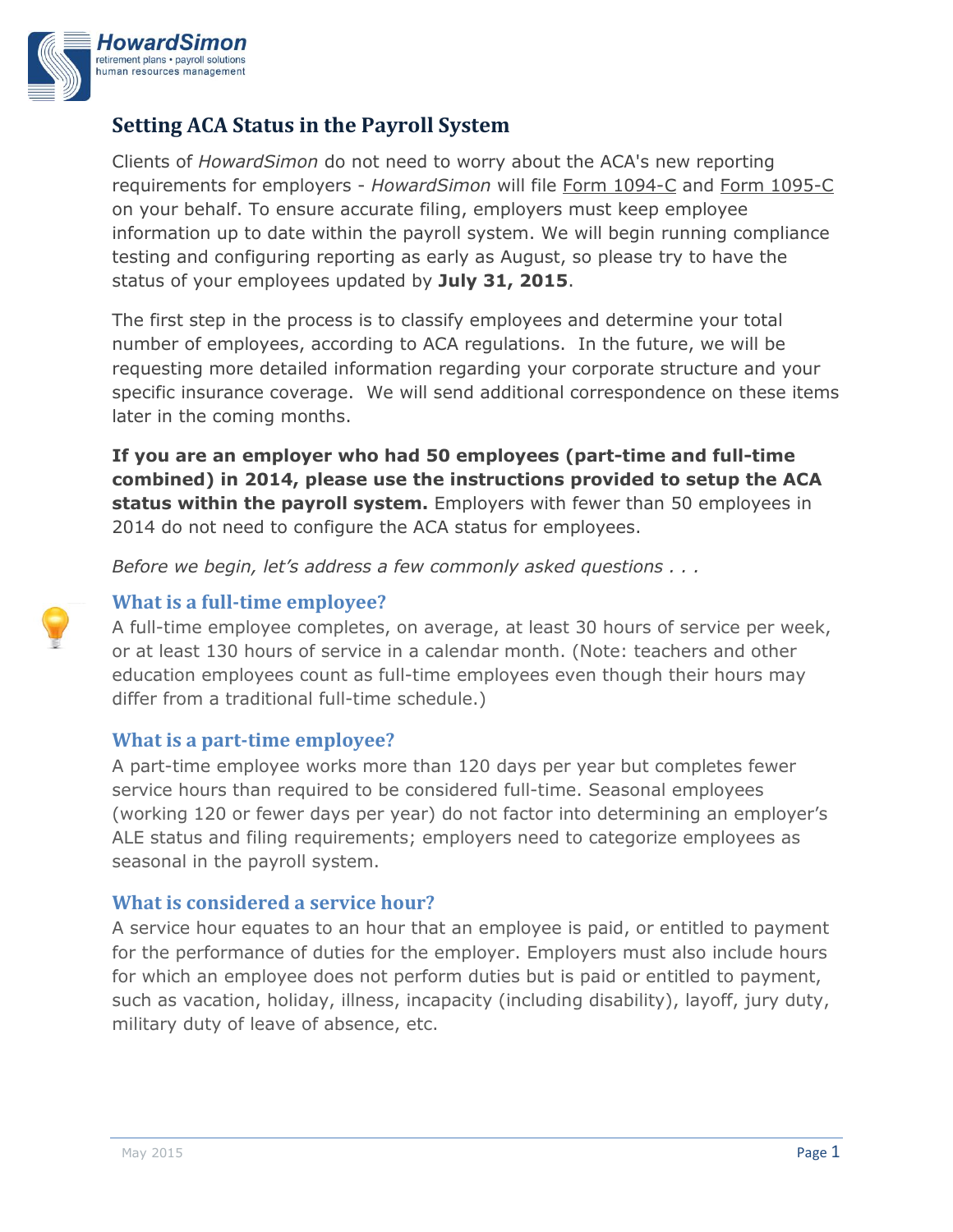

### **How can employers determine if they are subject to ACA filing requirements?**

Employers must comply with ACA filing requirements if they qualify as an applicable large employer (ALE). ALE status is based on the total number of combined fulltime and full-time equivalent (FTE) employees. FTEs are determined by the service hours of part-time employees.

### **How are full-time equivalents calculated?**

Full-time equivalent (FTE) employees are calculated by combining the total service hours of all part-time employees for the month (up to 120 hours per employee) and divided by 120. If the total number of hours worked by an employee is not a whole number, the employees' total is rounded down to the nearest whole number.

The provided instructions will aid employers only in configuring an ACA status of part-time or full-time for their employees; **employers do not need to take the time to calculate FTEs**. *HowardSimon* will be following up with more detailed information on how we will help our clients calculate FTEs and determine ALE status through reporting capabilities within the payroll system.

# **Instructions on Configuring the ACA Status for Employees: EE ACA Status Bulk Update Tab**

You may have noticed that *HowardSimon*'s team has been hard at work updating the payroll system to assist with new regulations brought on by the Affordable Care Act (ACA). You will find new ACA-focused tools available to you, including the EE ACA Status Bulk Update tab.

Please do not hesitate to contact our customer service team to schedule time if you would like any assistance with this process.

**Objective: Provide each existing employee with an ACA Status in the payroll system. By performing a bulk update with the EE ACA Status Bulk Update tab, the ACA Status tab will be updated under each employee (skip to page 4 for instructions on individually setting ACA status for employees).** 

- 1. Access the new EE ACA Status Bulk Update tab found under Company Setup within Company Maintenance.
- 2. The effective date should be set to 01/01/2014 in order to accommodate the look back period established by the IRS.
- 3. Change the ACA Status field to "No Status." The system will retrieve all unlabeled employees.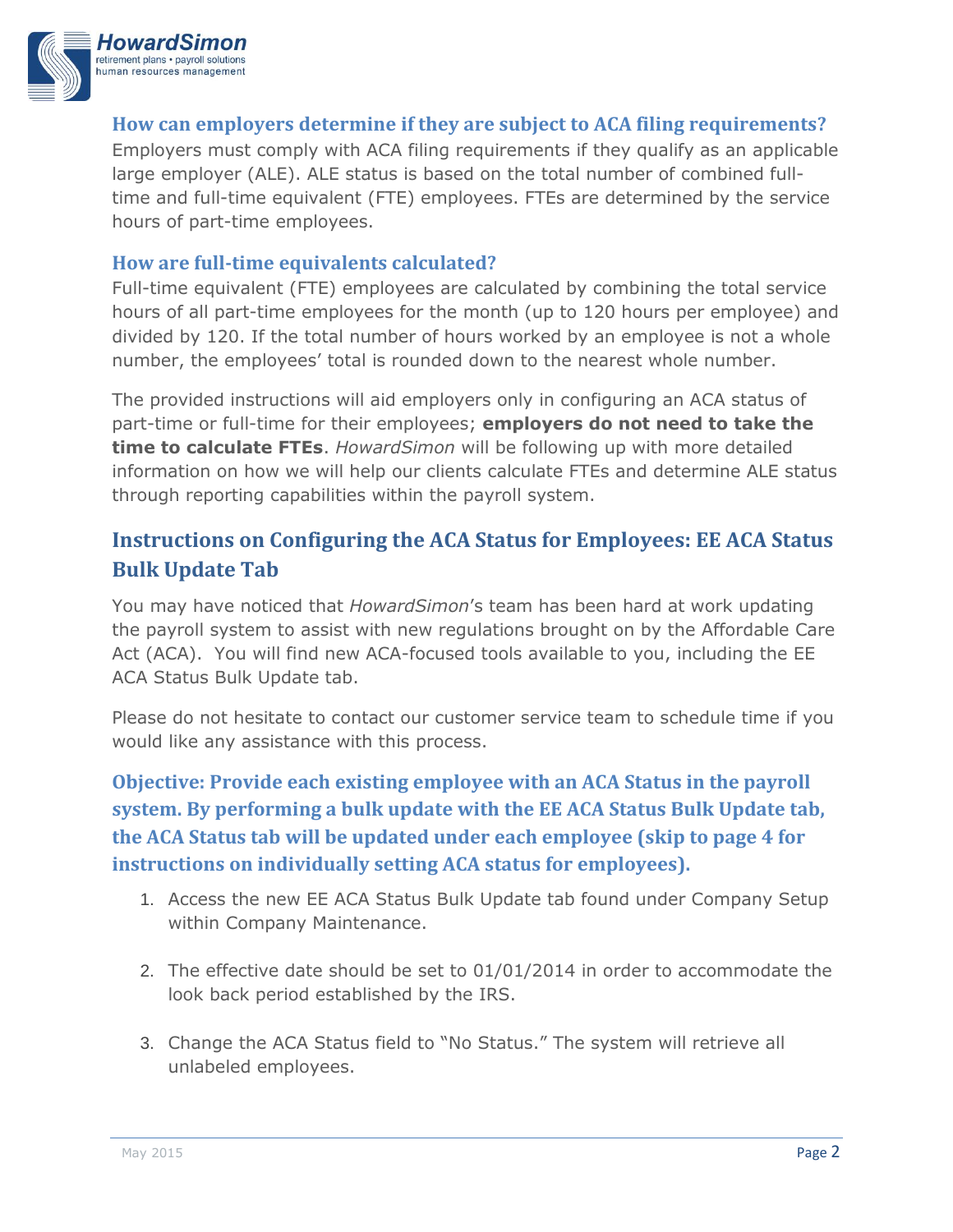

| <b>Effective Date</b>                                                            | 01/01/2014                                                         |                                 | Filter1             | Auto Pay               | $\overline{\phantom{a}}$ | Value1             | All                | $\overline{a}$ |
|----------------------------------------------------------------------------------|--------------------------------------------------------------------|---------------------------------|---------------------|------------------------|--------------------------|--------------------|--------------------|----------------|
| <b>ACA Status</b>                                                                | No Status                                                          |                                 | Filter <sub>2</sub> | <b>Employee Status</b> | $\cdot$                  | Value <sub>2</sub> | All Non-terminated | ₫              |
| EE ID<br><b>Employee Name</b><br>123454 HALIKIAS, SHANNON H<br>123485 Ruff, Test | ACA<br>Variable<br><b>Status</b><br>Hour<br>No Status<br>No Status | Seasonal Start Date<br>End Date |                     |                        |                          |                    |                    |                |
|                                                                                  |                                                                    |                                 |                     |                        |                          |                    |                    |                |
|                                                                                  |                                                                    |                                 |                     |                        |                          |                    |                    |                |
|                                                                                  |                                                                    |                                 |                     |                        |                          |                    |                    |                |
|                                                                                  |                                                                    |                                 |                     |                        |                          |                    |                    |                |
|                                                                                  |                                                                    |                                 |                     |                        |                          |                    |                    |                |
|                                                                                  |                                                                    |                                 |                     |                        |                          |                    |                    |                |
|                                                                                  |                                                                    |                                 |                     |                        |                          |                    |                    |                |
|                                                                                  |                                                                    |                                 |                     |                        |                          |                    |                    |                |
|                                                                                  |                                                                    | <b>New Status</b>               |                     | Variable Hour          |                          | Seasonal           |                    |                |

Please feel free to contact *HowardSimon* at 847-945-0340 for any assistance in utilizing filters to determine part-time and full-time status of your employees.

- 4. Select a single employee or multiple employees and use the *New Status* dropdown menu to categorize as part-time or full-time.
- 5. Mark the *Variable Hour* and *Seasonal* status of employees (if known) by utilizing the drop down menus available for these fields. Clicking Update Selected to set the employee status.
	- Variable employees are employees paid on an hourly basis without a fixed number of hours.
	- Seasonal employees work 120 or fewer days in the year.
- 6. You may refine the list into part-time or full-time employees by utilizing the filters and values; keep the ACA Status field as "No Status" to determine which employees need an ACA Status.

If all applicable employees based on filtering have the same ACA Status, utilize the *Select All* button. Use the Ctrl key to individually select employees.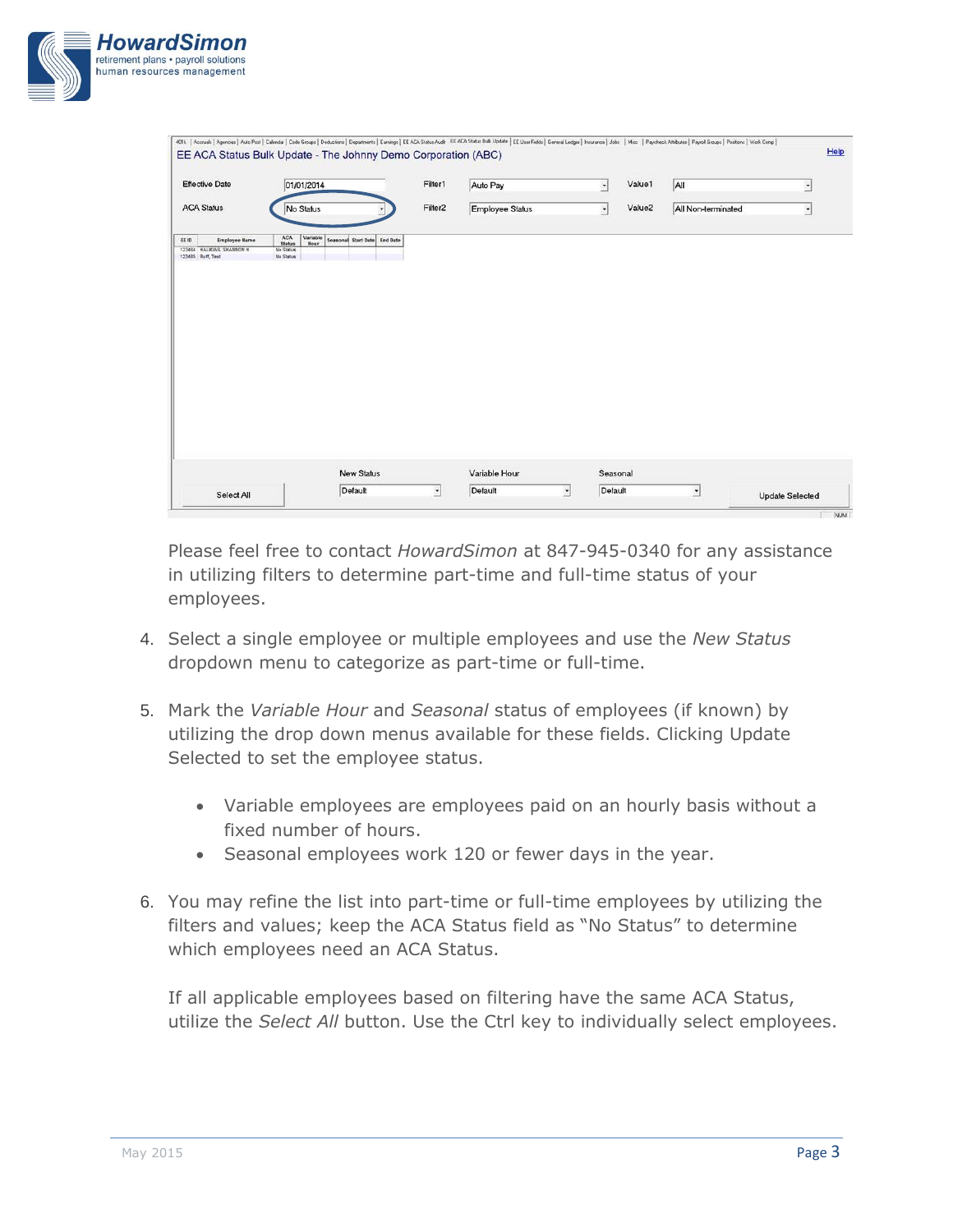

Because of the unique setup of each company within the payroll system, employers must utilize the filters based on the pay structure of their company.



| <b>Filter</b>          | <b>Value</b>       |
|------------------------|--------------------|
| Auto Pay               | <b>Hours</b>       |
| Auto Pay               | Salary             |
| Auto Pay               | No Set             |
| <b>Employee Status</b> | All Non-terminated |
| Employee Type          | Regular Full-time  |
| Employee Type          | Regular Part-time  |

## **Useful Filters and Values**

Please note: Values are based on the information already provided within the payroll system; therefore, only employees with an established employee type of part-time or full-time will be listed when using the Employee Type filter. If you currently do not utilize an Employee Type but would like to, please contact your dedicated support representative.

- 7. Click *Update Selected* to update the ACA Status of the selected employees.
- 8. The final step is to double check that all employees have an ACA status.

Set Filter1 and Filter2 to Employee Status and set Value1 and Value2 to All Non-terminated. Select "No Status" from the *ACA Status* dropdown menu. The objective of this step is to discover if any employees remain without an ACA status. If so, individually enter a new status for each employee listed. Click the *Update Selected* button to add an ACA Status.

# **Updating Existing Individual Employees**

For existing employees, the ACA Status tab now appears under each employee, allowing employers to mark the employee as part-time or full-time. Within the ACA Status tab, employers should also mark all applicable employees as Variable Hour, Seasonal, Exempt from Individual Mandate (more information regarding exemptions can be found at [http://www.irs.gov/Affordable-Care-Act/Individuals](http://www.irs.gov/Affordable-Care-Act/Individuals-and-Families/Questions-and-Answers-on-the-Individual-Shared-Responsibility-Provision)[and-Families/Questions-and-Answers-on-the-Individual-Shared-Responsibility-](http://www.irs.gov/Affordable-Care-Act/Individuals-and-Families/Questions-and-Answers-on-the-Individual-Shared-Responsibility-Provision)[Provision\)](http://www.irs.gov/Affordable-Care-Act/Individuals-and-Families/Questions-and-Answers-on-the-Individual-Shared-Responsibility-Provision) and Premium Credit if the employee received a premium credit from healthcare.gov or the marketplace.

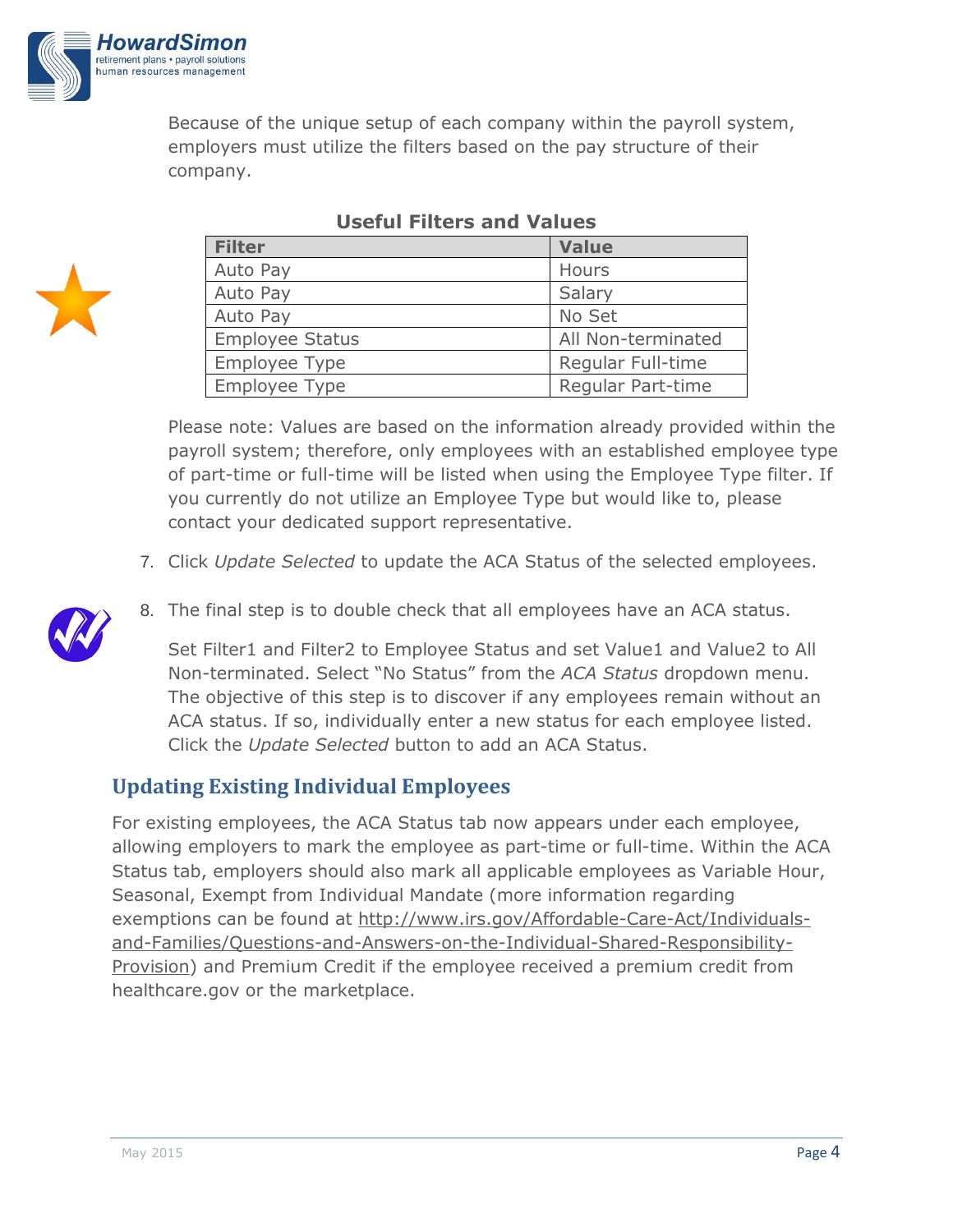| <b>HowardSimon</b><br>retirement plans · payroll solutions<br>human resources management |                                                                               |                                                                                                                                                                                                                                |                   |            |
|------------------------------------------------------------------------------------------|-------------------------------------------------------------------------------|--------------------------------------------------------------------------------------------------------------------------------------------------------------------------------------------------------------------------------|-------------------|------------|
|                                                                                          |                                                                               | 401(k) ACA Status   Accruals   Auto Pays   Deductions   Demographics   Dependents   Dir Dep   Documents   Education   Emmgency   Events   Fringe   Information   Insuance   Labor Allocation   Miscellaneous   Pay History   P |                   |            |
|                                                                                          | ACA Status - abbate, nick ciero (123459)                                      |                                                                                                                                                                                                                                |                   | 鸖<br>*     |
|                                                                                          | <b>ACA Status Code</b><br><b>Start Date</b><br><b>Full Time</b><br>05/14/2015 | <b>End Date</b><br>Forever                                                                                                                                                                                                     |                   |            |
|                                                                                          | <b>ACA Status</b>                                                             |                                                                                                                                                                                                                                |                   |            |
|                                                                                          | Employee ACA Status - Full Time                                               |                                                                                                                                                                                                                                |                   |            |
|                                                                                          | <b>ACA Status</b>                                                             | Description                                                                                                                                                                                                                    | <b>Start Date</b> | End Date   |
|                                                                                          | Full Time                                                                     | 30 hours or more a week<br>$\cdot$                                                                                                                                                                                             | 05/14/2015        | 12/31/2100 |
|                                                                                          | <b>▽ Variable Hour</b>                                                        | F Exempt from Individual Mandate                                                                                                                                                                                               | F Premium Credit  |            |
|                                                                                          | □ Seasonal                                                                    |                                                                                                                                                                                                                                |                   |            |



*After setting an ACA Status for all employees,* open the EE ACA Status Audit tab.

# **Instructions on Auditing the ACA Status for Employees: ACA Status Audit Tab**

Another new useful ACA-focused tab is the ACA Status Audit tab. Employers should use this tab as a means to double-check the existing ACA Status of their employees; the tab cannot be utilized for employees with no status.

## **Objective: Verify that employees have the correct ACA status of Part Time or Full Time.**

- 1. Select *Variable Hour Employee*.
- 2. Set the effective date to January 1, 2014. Select a 6 month measurement period from 2014, such as July 1, 2014 to December 31, 2014.

|                                                                                                  | Variable Hour Status<br><sup>®</sup> Variable Hour Emp |                        |                          | Effective                | وتورده ومراسل       |                   |               |                 |                          | <b>Measurement Period</b> |   |    |                            |   |
|--------------------------------------------------------------------------------------------------|--------------------------------------------------------|------------------------|--------------------------|--------------------------|---------------------|-------------------|---------------|-----------------|--------------------------|---------------------------|---|----|----------------------------|---|
|                                                                                                  | Mon-variable Hour Emp                                  |                        |                          |                          |                     | 1/ 1/2014         |               |                 | From                     | 7/ 1/2014                 | ٠ | To | 12/31/2014                 |   |
| Average Hours                                                                                    |                                                        |                        |                          |                          | <b>ACA Earnings</b> |                   |               |                 | <b>Hire Date</b>         |                           |   |    |                            |   |
|                                                                                                  | ○ 130 Hours Per Month<br>6 30 Hours Per Week           |                        |                          |                          | Code<br>Group       |                   |               | $\bullet$       | From                     | 1/ 1/1900                 | ٠ | To | 12/31/2100                 |   |
|                                                                                                  | Filter 1 Auto Pay                                      |                        | $\cdot$                  | Value 1 All              |                     |                   | $\cdot$       |                 | Filter 2 Employee Status | $\cdot$                   |   |    | Value 2 All Non-terminated | ٠ |
| EE ID                                                                                            | <b>Employee Name</b>                                   | <b>ACA Status</b>      | <b>Start Date</b>        | <b>End Date</b>          | Avg                 | Projected         | New ACA       | Audit           |                          |                           |   |    |                            |   |
|                                                                                                  | 45262 Steady, Stanley Middle                           | Full Time              | 01/01/2014               | 12/31/2100               | <b>Hours</b>        | <b>ACA Status</b> | <b>Status</b> | Results<br>View |                          |                           |   |    |                            |   |
| 67563 Job Code, Johny                                                                            |                                                        | Full Time              | 01/01/2014               | 12/31/2100               |                     |                   |               | View            |                          |                           |   |    |                            |   |
| 88246 Complicated, Carl                                                                          |                                                        | Full Time              | 01/01/2014               | 12/31/2100               |                     |                   |               | View            |                          |                           |   |    |                            |   |
| 10085 The, Big Ouy                                                                               |                                                        | Full Time              | 01/01/2014               | 12/31/2100               |                     |                   |               | View            |                          |                           |   |    |                            |   |
| 11526 Mary, MutiCo                                                                               |                                                        | Full Time              | 01/01/2014               | 12/31/2100               |                     |                   |               | Vew             |                          |                           |   |    |                            |   |
| 15054 Tipped, Tommy                                                                              |                                                        | Full Time              | 01/01/2014               | 12/31/2100               |                     |                   |               | View            |                          |                           |   |    |                            |   |
|                                                                                                  |                                                        | Full Time              | 01/01/2014               | 12/31/2100<br>12/31/2100 |                     |                   |               | View            |                          |                           |   |    |                            |   |
|                                                                                                  |                                                        |                        |                          |                          |                     |                   |               | View            |                          |                           |   |    |                            |   |
|                                                                                                  |                                                        | Full Time              | 01/01/2014               |                          |                     |                   |               |                 |                          |                           |   |    |                            |   |
| 22471 Fringe, Felix<br>25682 MultiState, Max.<br>33543 Bobby, BothCo<br>54689 Pennsylvania, Paul |                                                        | Full Time<br>Full Time | 01/01/2014<br>01/01/2014 | 12/31/2100<br>12/31/2100 |                     |                   |               | View<br>Vew     |                          |                           |   |    |                            |   |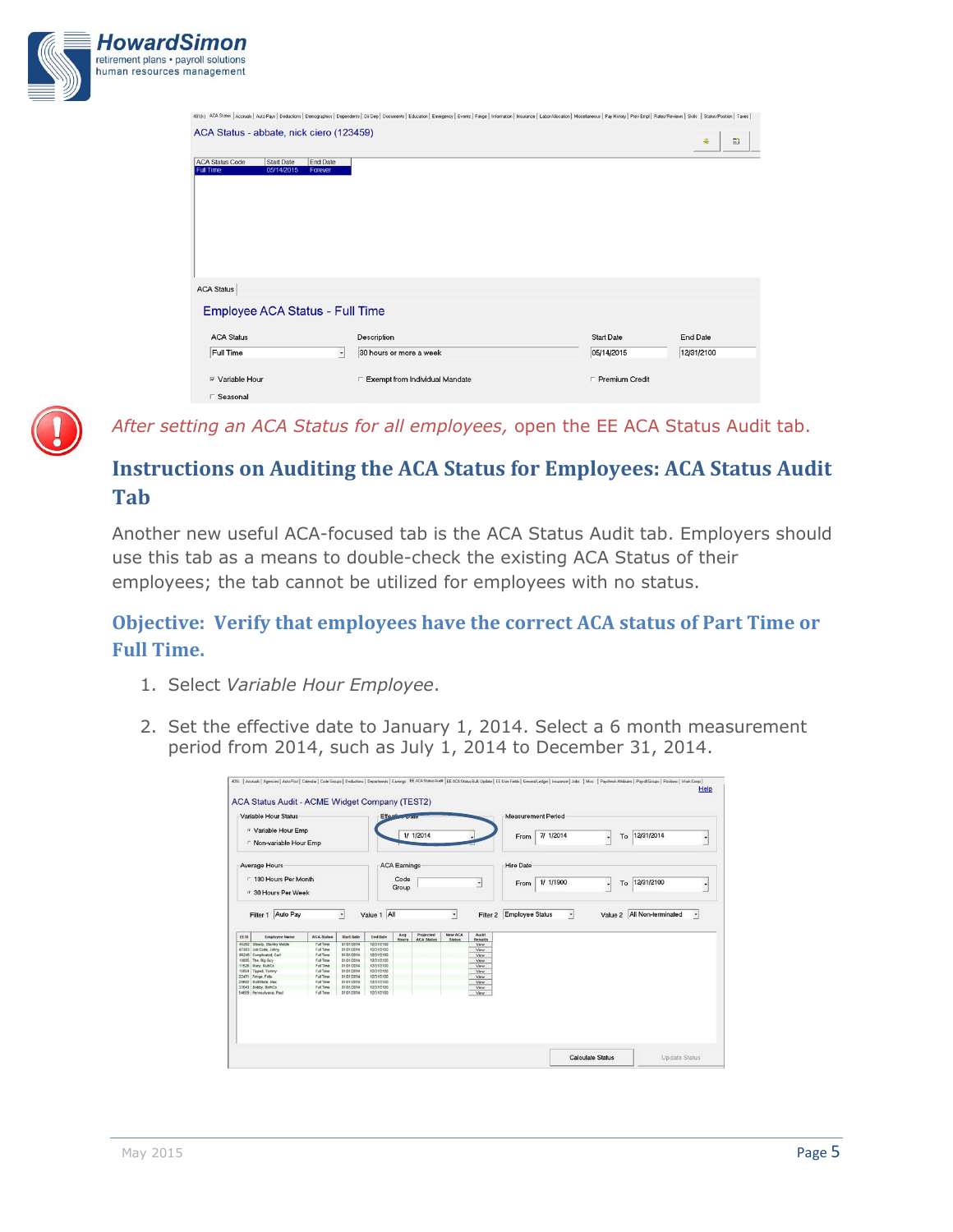

- 3. Select the average hours to be calculated per month or per week (the IRS accepts either method).
- 4. Click the *Calculate Status* button and the system displays variable hour employees along with valuable information including the current ACA Status in the system, the employee's average hours, the projected ACA Status, and the New ACA Status (suggested by the system based on average hours). If the *New ACA Status* differs from the current ACA Status, the system highlights the employee.
- 5. Clicking on the *View* button under the Audit Results to display detailed information regarding the employee status and any discrepancies.

|                                                        |                                                             |                                                              |                                                      | <b>Effective Date</b>    |                                         |                                                      |                               |                                                                                                                                                                                                                     |      | <b>Measurement Period</b> |           |         |            |                            |  |                          |
|--------------------------------------------------------|-------------------------------------------------------------|--------------------------------------------------------------|------------------------------------------------------|--------------------------|-----------------------------------------|------------------------------------------------------|-------------------------------|---------------------------------------------------------------------------------------------------------------------------------------------------------------------------------------------------------------------|------|---------------------------|-----------|---------|------------|----------------------------|--|--------------------------|
|                                                        | Variable Hour Emp<br><sup>6</sup> Non-variable Hour Emp     |                                                              |                                                      | 1/ 1/2014                |                                         |                                                      |                               |                                                                                                                                                                                                                     | From | 11/ 1/2013                |           | To<br>٠ | 10/31/2014 |                            |  |                          |
|                                                        | <b>Average Hours</b>                                        |                                                              |                                                      | Millennium Payroll       |                                         |                                                      |                               |                                                                                                                                                                                                                     |      | <b>Hire Date</b>          |           |         |            |                            |  |                          |
|                                                        | <sup>c</sup> 130 Hours Per Month                            |                                                              |                                                      | А                        | Employee ID: [9]<br>Warnings:           | Errors: [0], Warnings: [1], Informational Items: [1] | Employee Name: [Simon, Brad ] |                                                                                                                                                                                                                     |      | From                      | 1/ 1/1900 |         | To<br>٠    | 12/31/2100                 |  |                          |
| 6 30 Hours Per Week<br>Filter 1 Auto Pay<br>$\check{}$ |                                                             |                                                              |                                                      |                          | records.<br><b>Informational Items:</b> |                                                      |                               | [Warning_001] One or more breaks in service have been detected for<br>this employee. Please examine and verify the employee's pay history<br>[Info_001] ACA Status records exist for this employee which start on a |      | <b>Employee Status</b>    |           | ⊣       |            | Value 2 All Non-terminated |  | $\overline{\phantom{a}}$ |
| EE ID                                                  | <b>Employee Name</b>                                        | <b>ACA Status</b>                                            | <b>Start Date</b>                                    |                          | future date.                            |                                                      |                               |                                                                                                                                                                                                                     |      |                           |           |         |            |                            |  |                          |
| 6 Test, Test                                           | 2 Doe, John D<br>4 Goldberg, William<br>4 Goldberg, William | No Status<br><b>No Status</b><br>Unknown<br><b>No Status</b> | 11/01/2013<br>11/01/2013<br>02/01/2014<br>11/01/2013 |                          |                                         |                                                      |                               |                                                                                                                                                                                                                     | OK   |                           |           |         |            |                            |  |                          |
| 6 Test, Test                                           |                                                             | <b>Part Time</b>                                             | 02/01/2014                                           | <b><i>SPASIFORES</i></b> | الأناباء                                | <b>Branch</b>                                        | a sanat                       | Vew                                                                                                                                                                                                                 |      |                           |           |         |            |                            |  |                          |
|                                                        | 7 nobody, fool<br>7 nobody, fool                            | <b>No Status</b><br><b>Part Time</b>                         | 11/01/2013<br>02/01/2014                             | 01/31/2014<br>12/31/2014 | 0.00<br>0.00                            | Part Time<br><b>Part Time</b>                        | Part Time<br>Part Time        | View<br>View                                                                                                                                                                                                        |      |                           |           |         |            |                            |  |                          |
|                                                        | 9 Simon, Brad                                               | <b>No Status</b>                                             | 11/01/2013                                           | 01/31/2014               | 0.00                                    | <b>Part Time</b>                                     | Part Time                     | View                                                                                                                                                                                                                |      |                           |           |         |            |                            |  |                          |
|                                                        | 9 Simon, Brad                                               | Part Time                                                    | 02/01/2014                                           | 12/31/2014               | 0.00                                    | Part Time                                            | Part Time                     | View                                                                                                                                                                                                                |      |                           |           |         |            |                            |  |                          |
| 9999 Simon, Test                                       |                                                             | <b>No Status</b>                                             | 11/01/2013                                           | 01/31/2014               | 0.00                                    | Part Time                                            | <b>Part Time</b>              | View                                                                                                                                                                                                                |      |                           |           |         |            |                            |  |                          |
| 9999                                                   | Simon, Test                                                 | <b>Part Time</b>                                             | 02/01/2014                                           | 12/31/2014               | 0.00                                    | Part Time                                            | Part Time                     | View                                                                                                                                                                                                                |      |                           |           |         |            |                            |  |                          |
| 10001                                                  | Simon, Brad                                                 | <b>No Status</b>                                             | 11/01/2013                                           | 01/31/2014               | 0.00                                    | Part Time                                            | Part Time                     | View                                                                                                                                                                                                                |      |                           |           |         |            |                            |  |                          |
| 10001<br>12345                                         | Simon, Brad<br>simon, maddle rae                            | <b>Part Time</b><br><b>No Status</b>                         | 02/01/2014<br>11/01/2013                             | 12/31/2014<br>01/31/2014 | 0.00<br>0.00                            | <b>Part Time</b><br>Part Time                        | <b>Part Time</b><br>Part Time | View<br>View                                                                                                                                                                                                        |      |                           |           |         |            |                            |  |                          |
|                                                        | 12345 simon, maddle rae                                     | <b>Part Time</b>                                             | 02/01/2014                                           | 12/31/2014               | 0.00                                    | Part Time                                            | Part Time                     | View                                                                                                                                                                                                                |      |                           |           |         |            |                            |  |                          |
|                                                        | 12345 schickering, erica lauren                             | <b>No Status</b>                                             | 11/01/2013                                           | 01/31/2014               | 0.00                                    | <b>Part Time</b>                                     | <b>Part Time</b>              | View                                                                                                                                                                                                                |      |                           |           |         |            |                            |  |                          |
|                                                        | 12345 schickerling, erica lauren                            | Part Time                                                    | 02/01/2014                                           | 12/31/2014               | 0.00                                    | <b>Part Time</b>                                     | Part Time                     | View                                                                                                                                                                                                                |      |                           |           |         |            |                            |  |                          |
|                                                        | 12346 Simon, Owen Benjamin                                  | <b>No Status</b>                                             | 11/01/2013                                           | 01/31/2014               | 0.00                                    | Part Time                                            | <b>Part Time</b>              | View                                                                                                                                                                                                                |      |                           |           |         |            |                            |  |                          |

- 6. To accept the *Projected ACA Status*, click the *Update Status* button. To override the suggested status, click on the *New ACA Status* of the individual employee and use the dropdown menu to select the appropriate status.
- 7. Once finished modifying employees, click the *Update Status* button.
- 8. Repeat steps 1-7 for Non-variable hourly employees.

*HowardSimon* **will use the ACA status in the payroll system to file information on behalf of our clients; therefore, it is VERY IMPORTANT that employers enter an accurate ACA status for each employee. Please take the time to complete ACA status updates by July 31, 2015.**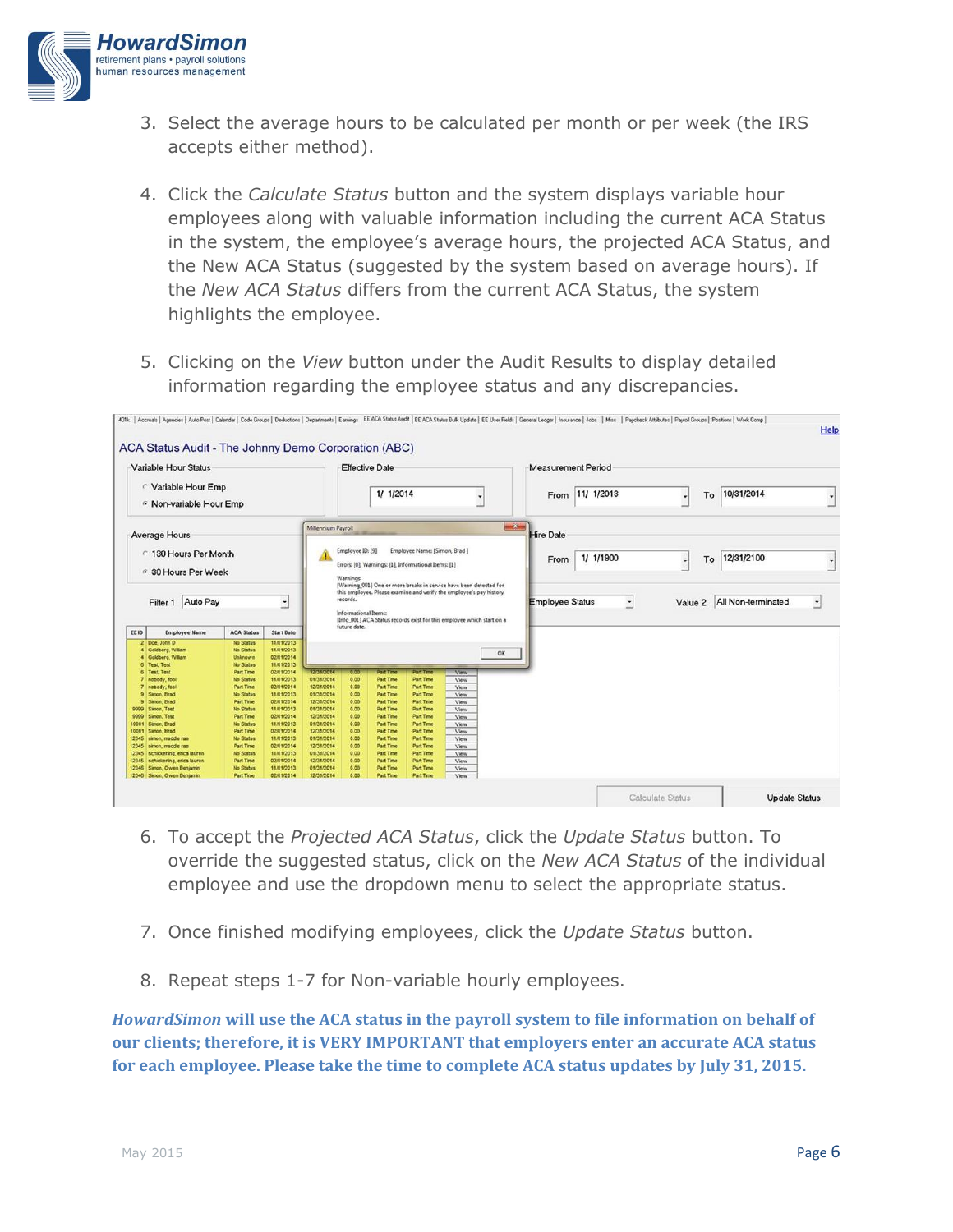

## **Entering an ACA Status for New Employees**

**When adding a new employee into the payroll system, employers must now enter an ACA Status.** An ACA Status field now appears within the New Employee wizard; this field allows employers to mark the employee as part-time or full-time.

| <b>Basic Information</b> |                                          |                    |                                             |  |         |  |        |  |  |
|--------------------------|------------------------------------------|--------------------|---------------------------------------------|--|---------|--|--------|--|--|
| ID 11                    | Last Name                                |                    | First Name                                  |  |         |  | Middle |  |  |
| Address 1                |                                          |                    |                                             |  |         |  |        |  |  |
| Address 2                |                                          |                    |                                             |  |         |  |        |  |  |
| City                     |                                          | State              |                                             |  | $-$ ZIP |  |        |  |  |
| Sex                      |                                          | Birth Date         | $\overline{\mathbf{Q}}$                     |  | SSN     |  |        |  |  |
|                          | <b>Department and Status Information</b> |                    |                                             |  |         |  |        |  |  |
| Status A - Active        |                                          |                    | + Hire Date 10/21/2014 & Worker Comp Code + |  |         |  |        |  |  |
| Department               |                                          | <b>Division</b>    |                                             |  |         |  |        |  |  |
| 500 - Customer-Service   |                                          | <b>ZO ECAMPION</b> |                                             |  |         |  |        |  |  |
| <b>ACA Status</b>        |                                          |                    |                                             |  |         |  |        |  |  |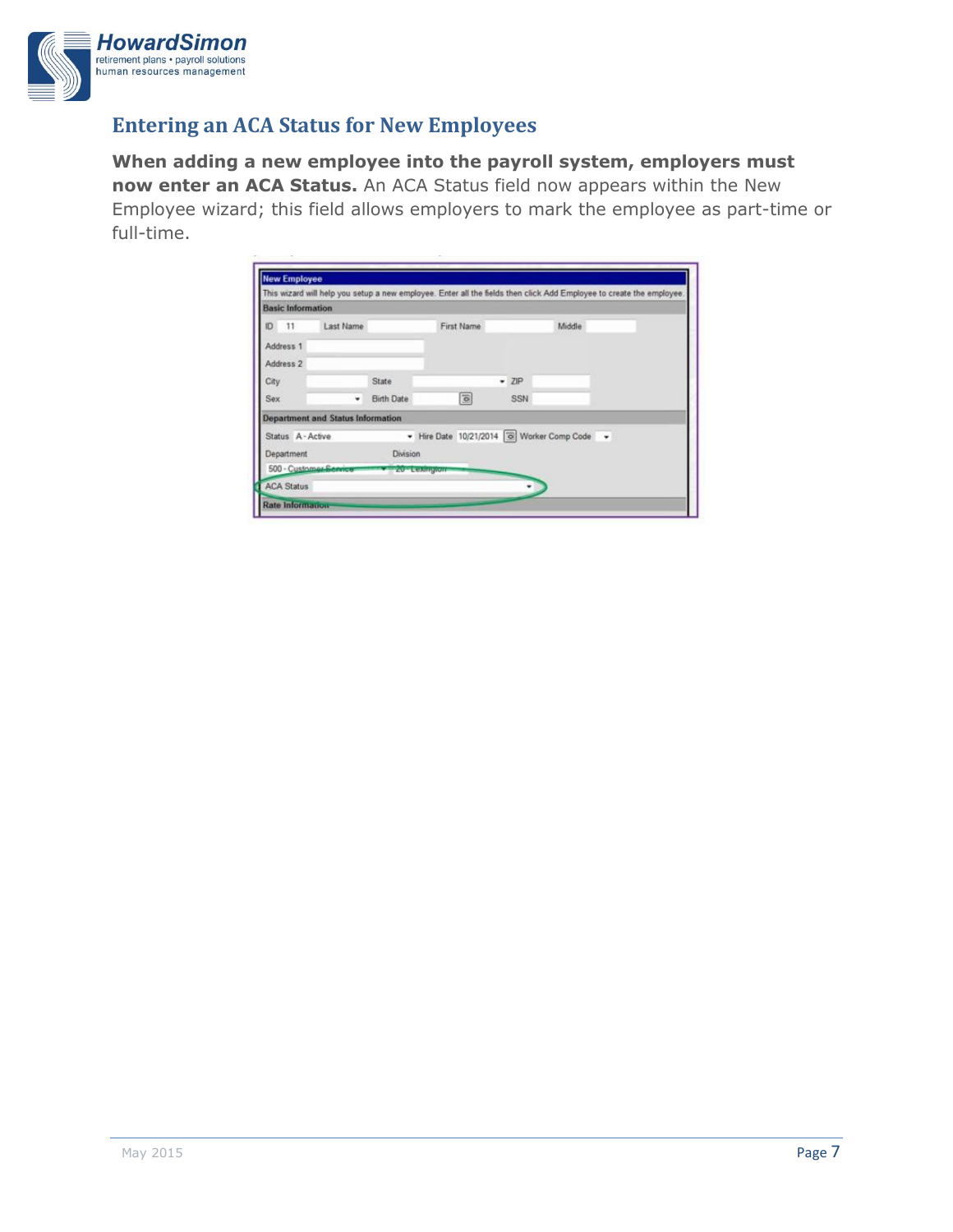

# **Helpful Examples on Filtering in the EE ACA Status Bulk Update Tab**

Example of Updating Full-time Employees Using Filtering

**Scenario:** All auto paid, salaried employees are full-time.

#### **Setting ACA Status:**

1. Set *Filter1* to *Auto Pay* and *Value1* to *Salary*.

2. Set *Filter2* to *Employee Status* and *Value2* to *All Non-terminated*.

| Filter <sub>2</sub><br>Value2<br><b>ACA Status</b><br>All<br><b>Employee Status</b><br>All Non-terminated<br>$\blacktriangledown$<br>$\overline{\phantom{a}}$<br><b>ACA</b><br>Variable<br>Seasonal<br>Start Date End Date<br><b>Employee Name</b><br><b>Status</b><br>Hour<br>5 Payrol, Johnny MJ<br>02/21/2013 12/31/2100<br>Full Time<br>7 nobody, fool<br>Part Time<br>02/01/2014 12/31/2014<br>02/01/2014 12/31/2014<br>123469 Nimble, Jack B.<br>Part Time<br>Part Time<br>02/01/2014 12/31/2014<br>123470 Ryan, Jack<br>123471 Ryan, Andrew<br>Part Time<br>02/01/2014 12/31/2014<br>123479 Ju, Michael<br>Part Time<br>02/01/2014 12/31/2014<br>04/24/2014 12/31/2014<br>123481<br>Ciaccio, Colin<br>Part Time<br>04/24/2014 12/31/2014<br>123482 Kepuratis, Drew<br>Part Time<br>01/01/2015 04/22/2015<br>123488 Ciaccio, Katlyn E<br>Full Time<br>123489 Janklewicz, Bianca<br>Full Time<br>01/01/2015 04/22/2015 | <b>Effective Date</b> |  | 01/01/2014 |  |  |                   |  | Auto Pay |               | Value1   | Salary | $\bullet$ |  |  |
|-----------------------------------------------------------------------------------------------------------------------------------------------------------------------------------------------------------------------------------------------------------------------------------------------------------------------------------------------------------------------------------------------------------------------------------------------------------------------------------------------------------------------------------------------------------------------------------------------------------------------------------------------------------------------------------------------------------------------------------------------------------------------------------------------------------------------------------------------------------------------------------------------------------------------------|-----------------------|--|------------|--|--|-------------------|--|----------|---------------|----------|--------|-----------|--|--|
|                                                                                                                                                                                                                                                                                                                                                                                                                                                                                                                                                                                                                                                                                                                                                                                                                                                                                                                             |                       |  |            |  |  |                   |  |          |               |          |        |           |  |  |
|                                                                                                                                                                                                                                                                                                                                                                                                                                                                                                                                                                                                                                                                                                                                                                                                                                                                                                                             | EE ID                 |  |            |  |  |                   |  |          |               |          |        |           |  |  |
|                                                                                                                                                                                                                                                                                                                                                                                                                                                                                                                                                                                                                                                                                                                                                                                                                                                                                                                             |                       |  |            |  |  |                   |  |          |               |          |        |           |  |  |
|                                                                                                                                                                                                                                                                                                                                                                                                                                                                                                                                                                                                                                                                                                                                                                                                                                                                                                                             |                       |  |            |  |  |                   |  |          |               |          |        |           |  |  |
|                                                                                                                                                                                                                                                                                                                                                                                                                                                                                                                                                                                                                                                                                                                                                                                                                                                                                                                             |                       |  |            |  |  |                   |  |          |               |          |        |           |  |  |
|                                                                                                                                                                                                                                                                                                                                                                                                                                                                                                                                                                                                                                                                                                                                                                                                                                                                                                                             |                       |  |            |  |  |                   |  |          |               |          |        |           |  |  |
|                                                                                                                                                                                                                                                                                                                                                                                                                                                                                                                                                                                                                                                                                                                                                                                                                                                                                                                             |                       |  |            |  |  |                   |  |          |               |          |        |           |  |  |
|                                                                                                                                                                                                                                                                                                                                                                                                                                                                                                                                                                                                                                                                                                                                                                                                                                                                                                                             |                       |  |            |  |  |                   |  |          |               |          |        |           |  |  |
|                                                                                                                                                                                                                                                                                                                                                                                                                                                                                                                                                                                                                                                                                                                                                                                                                                                                                                                             |                       |  |            |  |  |                   |  |          |               |          |        |           |  |  |
|                                                                                                                                                                                                                                                                                                                                                                                                                                                                                                                                                                                                                                                                                                                                                                                                                                                                                                                             |                       |  |            |  |  |                   |  |          |               |          |        |           |  |  |
|                                                                                                                                                                                                                                                                                                                                                                                                                                                                                                                                                                                                                                                                                                                                                                                                                                                                                                                             |                       |  |            |  |  |                   |  |          |               |          |        |           |  |  |
|                                                                                                                                                                                                                                                                                                                                                                                                                                                                                                                                                                                                                                                                                                                                                                                                                                                                                                                             |                       |  |            |  |  |                   |  |          |               |          |        |           |  |  |
|                                                                                                                                                                                                                                                                                                                                                                                                                                                                                                                                                                                                                                                                                                                                                                                                                                                                                                                             |                       |  |            |  |  | <b>New Status</b> |  |          | Variable Hour | Seasonal |        |           |  |  |

3. From the *New Status* dropdown menu, select *Full Time*.

4. Review the list to ensure that all employees listed are full-time If so, click *Select All* and click *Update Selected*.

5. Click Yes to Update Selected employees.



All employees being paid a salary on auto pay will have an ACA status of full-time.